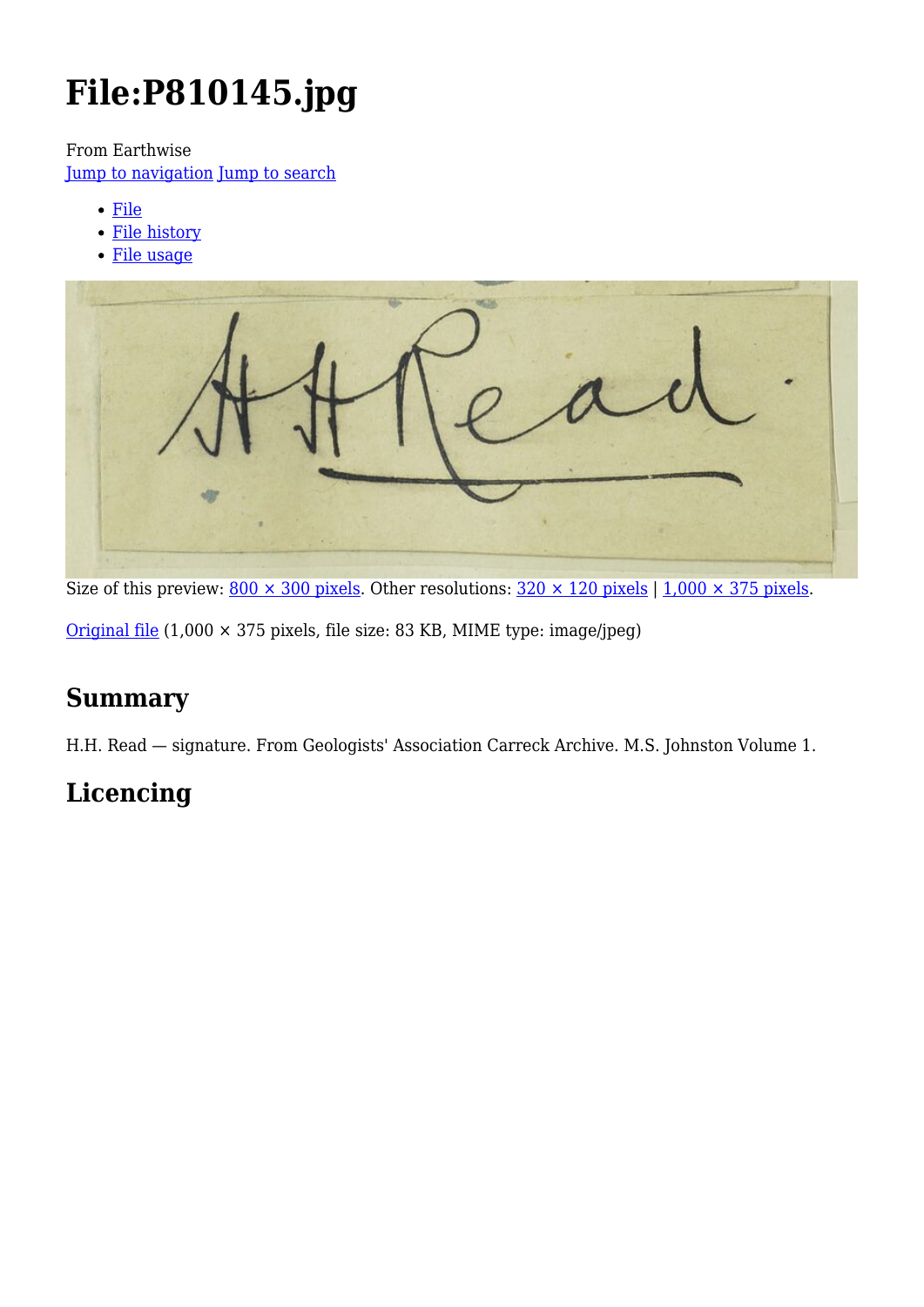Download of 1000 x 1000 pixel images is free for all non-commercial use - all we ask in return is for you to acknowledge BGS when using our images. Click our Terms and Conditions link below for information on acknowledgement text, and to find out about using our images commercially.

#### **Copyright**

The images featured on this site unless otherwise indicated are copyright material of the UK Research and Innovation (UKRI), of which the British Geological Survey is a component body. The British Geological Survey encourages the use of its material in promoting geological and environmental sciences. The images may be reproduced free of charge for any non-commercial use in any format or medium provided they are reproduced accurately and not used in a misleading or derogatory context. Where any images on this site are being republished or copied to others, the source of the material must be identified and the copyright status acknowledged. The permission to reproduce UKRI protected material does not extend to any images on this site which are identified as being the copyright of a third party. Authorisation to reproduce such material must be obtained from the copyright holders concerned.

#### **Non-commercial Use**

Use of the images downloaded from this site and reproduced digitally or otherwise may only be used for non-commercial purposes, which are:-

- Private study or research for a non-commercial purpose
- Education for teaching, preparation and examination purposes

When using the images please credit 'British Geological Survey' and include the catalogue reference ('P Number') of the item to allow others to access the original image or document. Noncommercial users of the images from this site are restricted to downloading no more than 30 images, without seeking further permission from [enquiries@bgs.ac.uk](mailto:enquiries@bgs.ac.uk)

#### **Commercial Use**

For commercial use of these images for which higher resolution images are available, individual permissions and/or licences arrangements should be agreed by contacting [enquiries@bgs.ac.uk](mailto:enquiries@bgs.ac.uk) Commercial use will include publications in books (including educational books), newspapers, journals, magazines, CDs and DVDs, etc, where a cover charge is applied; broadcasts on TV, film and theatre; and display in trade fairs, galleries, etc. If you are in doubt as to whether your intended use is commercial, please contact [enquiries@bgs.ac.uk](mailto:enquiries@bgs.ac.uk)

#### **Warranty**

Use of the images downloaded from this site is at the users own risk. UKRI gives no warranty as to the quality of the images or the medium on which they are provided or their suitability for any use.

#### **Ordnance Survey topography**

Maps and diagrams in Earthwise use topography based on Ordnance Survey mapping. The National Grid and other Ordnance Survey data ©Crown Copyright and database rights 2015. Ordnance Survey Licence No. 100021290 EUL.

## **File history**

Click on a date/time to view the file as it appeared at that time.

| Date/Time                     | <b>Thumbnail</b> | <b>Dimensions</b>               | User                                  | <b>Comment</b>                                                                                                         |
|-------------------------------|------------------|---------------------------------|---------------------------------------|------------------------------------------------------------------------------------------------------------------------|
| current 15:14, 22 August 2020 | Att Read.        | $1,000 \times 375$<br>$(83$ KB) | <b>Scotfot</b><br>(talk)<br>contribs) | $H.H.$ Read $-$<br>signature. From<br>Geologists'<br><b>Association Carreck</b><br>Archive. M.S.<br>Johnston Volume 1. |

You cannot overwrite this file.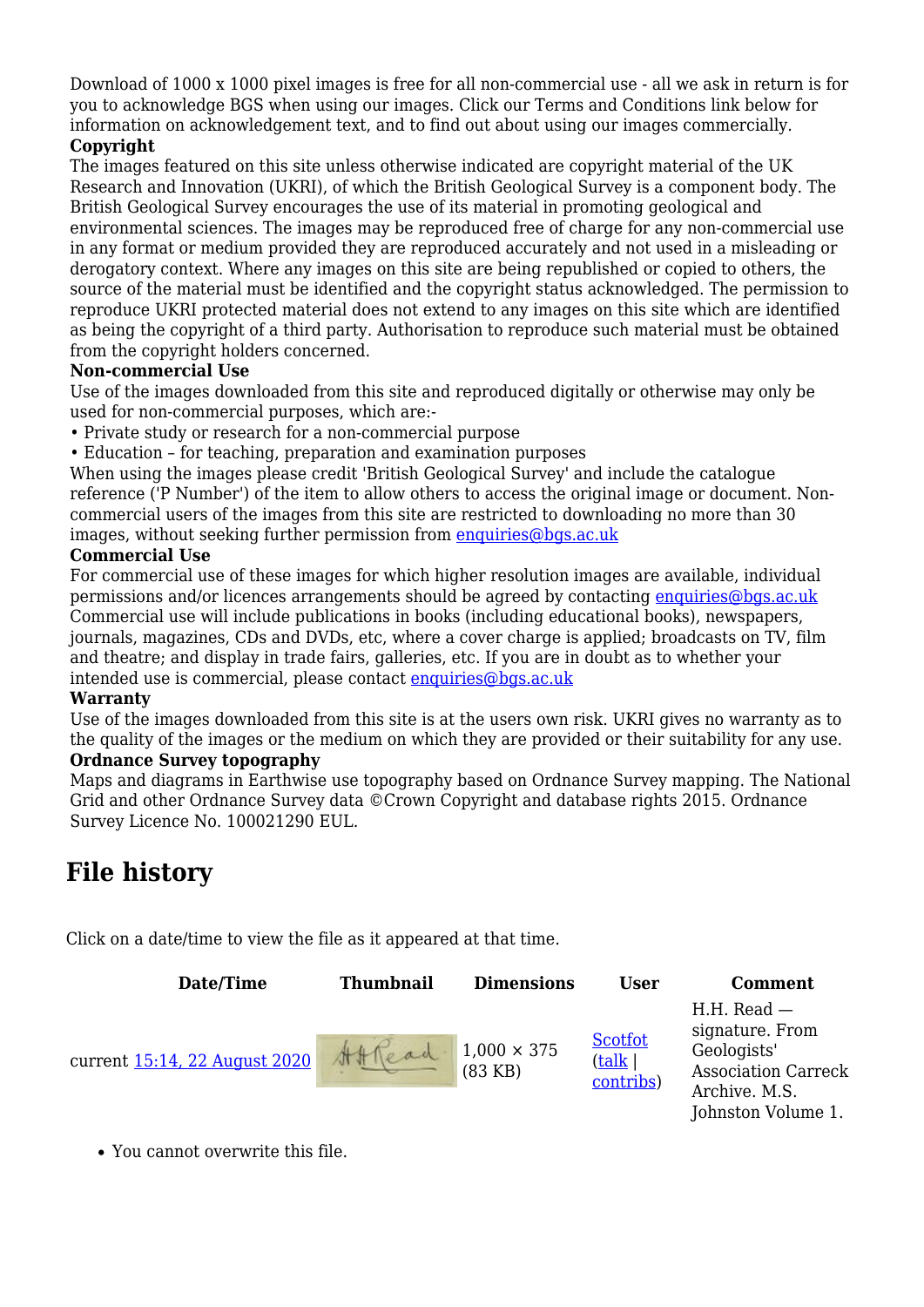# **File usage**

The following page links to this file:

[Herbert Harold Read](http://earthwise.bgs.ac.uk/index.php/Herbert_Harold_Read)

Retrieved from ['http://earthwise.bgs.ac.uk/index.php?title=File:P810145.jpg&oldid=48662](http://earthwise.bgs.ac.uk/index.php?title=File:P810145.jpg&oldid=48662)' [Category](http://earthwise.bgs.ac.uk/index.php/Special:Categories):

[License tags](http://earthwise.bgs.ac.uk/index.php/Category:License_tags)

# **Navigation menu**

### **Personal tools**

- Not logged in
- [Talk](http://earthwise.bgs.ac.uk/index.php/Special:MyTalk)
- [Contributions](http://earthwise.bgs.ac.uk/index.php/Special:MyContributions)
- [Log in](http://earthwise.bgs.ac.uk/index.php?title=Special:UserLogin&returnto=File%3AP810145.jpg&returntoquery=action%3Dmpdf)
- [Request account](http://earthwise.bgs.ac.uk/index.php/Special:RequestAccount)

### **Namespaces**

- [File](http://earthwise.bgs.ac.uk/index.php/File:P810145.jpg)
- [Discussion](http://earthwise.bgs.ac.uk/index.php?title=File_talk:P810145.jpg&action=edit&redlink=1)

 $\Box$ 

### **Variants**

### **Views**

- [Read](http://earthwise.bgs.ac.uk/index.php/File:P810145.jpg)
- [Edit](http://earthwise.bgs.ac.uk/index.php?title=File:P810145.jpg&action=edit)
- [View history](http://earthwise.bgs.ac.uk/index.php?title=File:P810145.jpg&action=history)
- [PDF Export](http://earthwise.bgs.ac.uk/index.php?title=File:P810145.jpg&action=mpdf)

 $\overline{\phantom{a}}$ 

### **More**

### **Search**

Search Go

### **Navigation**

• [Main page](http://earthwise.bgs.ac.uk/index.php/Main_Page)